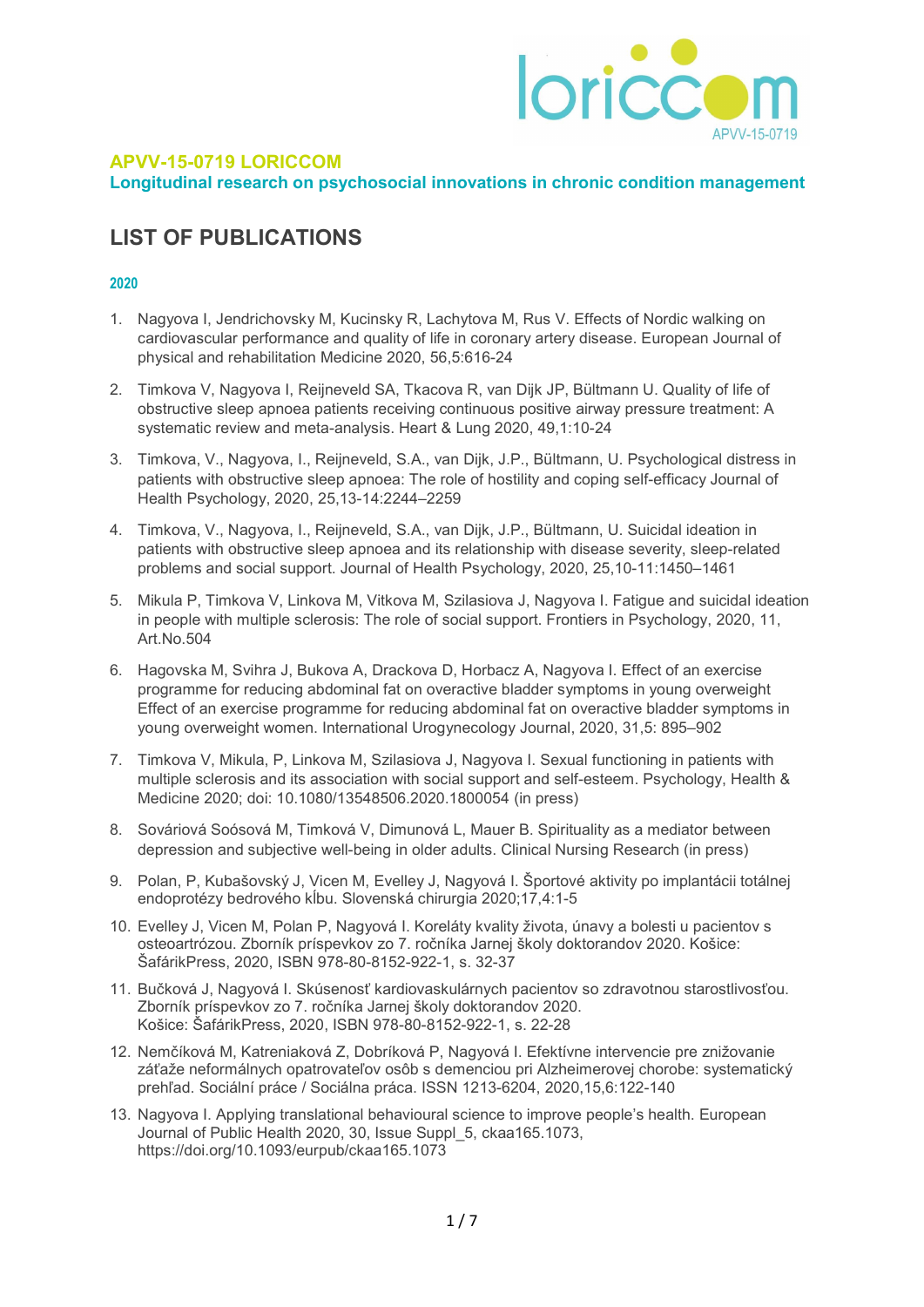

- 14. Timkova V. Self-reported health outcomes in patients with obstructive sleep apnoea. Unraveling the role of bio-psycho-social outcomes. University of Groningen, Equilibria, s.r.o., Košice 2020, s. 131, ISBN 978-80-8143-27 7-4
- 15. Nagyova I. Katreniakova Z. Chronic diseases and integrated care: Rethinking health and welfare systems. Equilibria, s.r.o., Košice 2020, s. 255 ISBN 978-80-8143-282-8

- 1. Timkova V, Nagyova I, Reijneveld SA, Tkacova R, van Dijk JP, Bültmann U. Are disease severity, sleep-related problems, and anxiety associated with work functioning in patients with obstructive sleep apnoea? Disabil Rehabil 2019,41,18:2164-2174
- 2. Timkova V, Nagyova I, Reijneveld SA, Tkacova R, van Dijk JP, Bültmann U. Quality of life of obstructive sleep apnoea patients receiving continuous positive airway pressure treatment: A systematic review and meta-analysis. Heart & Lung 2020 49,1:10-24
- 3. Katreniakova Z, Levyova M, Giertl M, Nagyova I. Participatory approach in developing the longterm care strategy in Slovakia. European Journal of Public Health 2019, 29,Suppt\_4, ckz186.226, https://doi.org/10.1093/eurpub/ckz186.226
- 4. Nagyová I, Benka J, Macejová Ž. Determinanty subjektívneho hodnotenia zdravia u pacientov s reumatoidnou artritídou. In: Rheumatologia: časopis pre otázky pohybového ústrojenstva a spojiva ISSN 1210-1931, 2019,33,2:1-8.
- 5. Katreniaková Z, Lévyová M, Nemčíková M. Aktuálny stav a potreby zmien dlhodobej starostlivosti v podmienkach SR: neformálni opatrovatelia a terénne sociálno-zdravotné služby. Prešov, 6.12.2019. Formálna a neformálna starostlivosť. 3. Prešovské kazuistické fórum. FF PU, Prešov. In: Journal Socioterapie: Klinická sociálna práca v socioterapii ISSN 2453-7543, 2019,5,1:34-40.
- 6. Katreniaková Z, Beráková D. Motivačné faktory účasti dospelej populácie na preventívnych prehliadkach. Martin, 12.-13.03.2019. Aktuálne problémy verejného zdravotníctva vo výskume a praxi IV. In: Recenzovaný zborník vedeckých a odborných prác. 1. vydanie. JLF UK, Martin. ISBN 978-80-8187-061-3, 2019, s. 98-104.
- 7. Dimunová L, Raková J, Zamboriová M, Katreniaková Z, Bučková J, Nagyová I. Moderná edukácia ako nástroj sekundárnej kardiovaskulárnej prevencie. In: Zdravotno-sociálne a ošetrovateľské aspekty civilizačných ochorení: Zborník abstraktov. - Michalovce : Detašované pracovisko Bl. Metoda Dominika Trčku Michalovce, Vysoká škola zdravotníctva a sociálnej práce sv. Alžbety, Bratislava, ISBN 9788081322075, s. 33.
- 8. Evelley J, Nagyova I, Vicen M, Polan P. Determinants of health related quality of life in osteoarthrosis patients before total hip and knee arthroplasty. International conference on chronic diseases and 6th SAVEZ conference: Chronic diseases and integrated care: Rethinking health and welfare system. 24-25.10.2019, Košice. Book of abstracts, s. 3-4 (lecture)
- 9. Timkova V, Nagyova I, Tkacova R. Intimacy and sexual relationships in male patients with obstructive sleep apnoea: the role of mastery. International conference on chronic diseases and 6th SAVEZ conference: Chronic diseases and integrated care: Rethinking health and welfare systems. 24-25.10.2019, Košice. Book of abstracts, s.29 (poster)
- 10. Mikula P, Nagyova I. Social and cognitive factors associated with self-esteem in people with multiple sclerosis. International conference on chronic diseases and 6th SAVEZ conference: Chronic diseases and integrated care: Rethinking health and welfare systems. 24-25.10.2019, Košice. Book of abstracts, s.28 (poster)
- 11. Husivargova A, Nagyova I, Habib O, Balinovits AV, Macejova. Cultural differences in needs and treatment preferences in rheumatoid arthritis patients. International conference on chronic diseases and 6th SAVEZ conference: Chronic diseases and integrated care: Rethinking health and welfare systems. 24-25.10.2019, Kosice. Book of abstracts, s. 3 (lecture)
- 12. Polanova M, Nagyova I, Chylova M, Polan P. The impact of fatigue on quality of life in patients with multiple sclerosis. International conference on chronic diseases and 6th SAVEZ conference: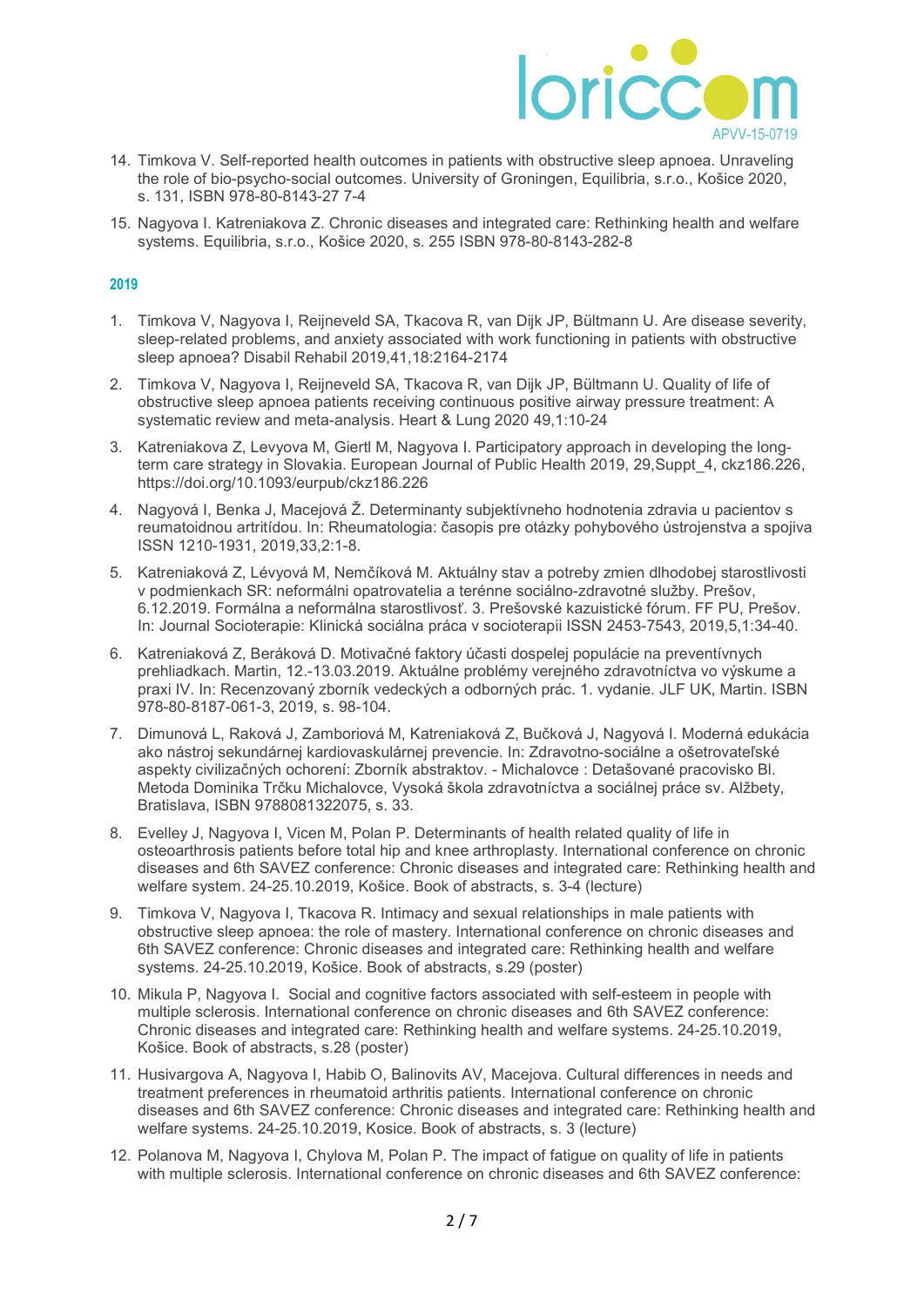

Chronic diseases and integrated care: Rethinking health and welfare systems. 24-25.10.2019, Kosice. Book of abstracts, s. 13 (poster)

- 13. Bérešová A. Klientske násilie ako behaviorálny problém prijímateľov sociálnych služieb. International conference on chronic diseases and 6th SAVEZ conference: Chronic diseases and integrated care: Rethinking health and welfare systems. 24-25.10.2019, Kosice. Book of abstracts, s. 12 (poster)
- 14. Buckova J., Nagyova I. Gender differences in mortality due to circulatory diseases in the Slovak Republic 2000 – 2017. International conference on chronic diseases and 6th SAVEZ conference: Chronic diseases and integrated care: Rethinking health and welfare systems. 24-25.10.2019, Kosice. Book of abstracts, s. 27-28 (poster)
- 15. Linková M, Rácz O, Čisláková L, Link R. Životná spokojnosť ako dôležitý faktor sebahodnoteného zdravia u diabetikov 2 typu s dlhotrvajúcim ochorením. International conference on chronic diseases and 6th SAVEZ conference: Chronic diseases and integrated care: Rethinking health and welfare systems. 24-25.10.2019, Kosice. Book of abstracts, s. 29-30 (poster)
- 16. Katreniakova Z, Morochovic R, Nagyova I. The family physicians role in care management related to hip fracture in elderly people. 24th WONCA Europe Conference. Bratislava, 26.-29.06.2019. Book of abstracts, s. 277-278 (lecture)
- 17. Katreniaková Z, Nemčíková M, Nagyová I. Demencia ako priorita verejného zdravotníctva. Medzinárodná konferencia "Duševné zdravie a zmysluplný život". Bratislava, 05.-07.09.2019. Časopis Integrácia. Rada pre poradenstvo v sociálnej práci. ISSN 1336-2011, s. 28-29 (lecture)
- 18. Nagyová I. Perspektívy integrovanej starostlivosti pre ľudí s chronickými duševnými poruchami a poruchami správania v podmienkach Slovenskej republiky. Medzinárodná konferencia "Duševné zdravie a zmysluplný život". Bratislava, 05.-07.09.2019. Časopis Integrácia. Rada pre poradenstvo v sociálnej práci. ISSN 1336-2011, s. 32-33 (lecture)
- 19. Nemcikova M, Katreniaková Z, Mikula P, Timkova V, Nagyova I. A life-course and multifactorial approach to dementia prevention. International conference on chronic diseases and 6th SAVEZ conference: Chronic diseases and integrated care: Rethinking health and welfare systems. 24- 25.10.2019, Košice. Book of abstracts, s. 27 (poster)
- 20. Vicen M, Polan P, Ewelley J, Polanova M, Nagyova I. Comorbidities as risk factors for complications after implantation of total knee and hip replacement. International conference on chronic diseases and 6th SAVEZ conference: Chronic diseases and integrated care: Rethinking health and welfare systems. 24-25.10. 2019, Košice. Book of abstracts, s. 5-6 (lecture)
- 21. Polan P, Vicen M, Evelley J, Polanova M, Nagyova I. Return to sport after total knee and hip arthroplasty. International conference on chronic diseases and 6th SAVEZ conference: Chronic diseases and integrated care: Rethinking health and welfare systems. 24.-25.10. 2019, Košice. Book of abstracts, s.6 (lecture)
- 22. Kundratova L, Kovanicova M, Nagyova I. Perceived social support in psychotic patients and the number of hospitalizations. International conference on chronic diseases and 6th SAVEZ conference: Chronic diseases and integrated care: Rethinking health and welfare systems. 24.- 25.10. 2019, Košice. Book of abstracts, s.41 (lecture)
- 23. Hagovska M, Svihra J, Bukova A, Nagyova I. Body composition and overactive bladder symptoms in overweight woman. International conference on chronic diseases and 6th SAVEZ conference: Chronic diseases and integrated care: Rethinking health and welfare systems. 24.-25.10. 2019, Košice. Book of abstracts, s.24, (lecture)
- 24. Dimunová, L., Nagyová, I., Raková, J., Zamboriová, M. Zdroje informácií pacientov so srdcovocievnymi chorobami v klinickej praxi. International conference on chronic diseases and 6th SAVEZ conference: Chronic diseases and integrated care: Rethinking health and welfare systems. 24.- 25.10. 2019, Košice. Book of abstracts, s. 10, (poster)
- 25. Raková, J., Dimunová, L., Zamboriová, M. Teleošetrovateľstvo ako súčasť zdravotnej starostlivosti o pacientov s chronickými chorobami. International conference on chronic diseases and 6th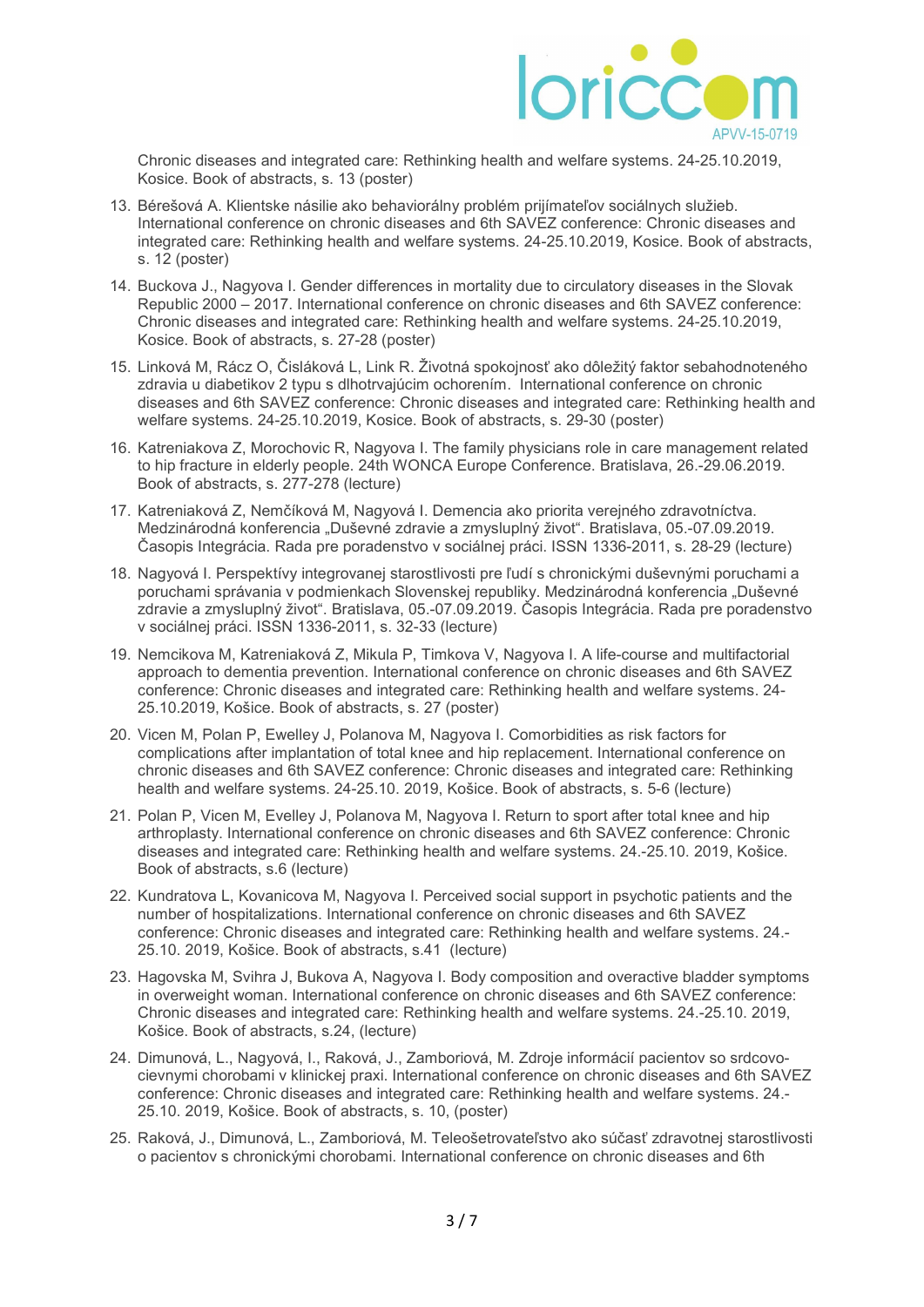

SAVEZ conference: Chronic diseases and integrated care: Rethinking health and welfare systems. 24.-25.10. 2019, Košice. Book of abstracts, s. 11-12 (poster)

- 26. Rónayová, I., Dimunová, L. Význam edukácie v prevencii kardiovaskulárnych ochorení. Zdravotnosociálne a ošetrovateľské aspekty civilizačných ochorení. Zborník abstraktov, Michalovce: Detašované pracovisko Bl. Metoda Dominika Trčku Michalovce, VŠZaSP sv. Alžbety, Bratislava, 2019. ISBN 978-80-8132-207-5, s. 95-96
- 27. Nagyová I, Thorstensen K, Benka J, Macejová Ž. Vnímanie bolesti u mužov a žien s reumatoidnou artritídou. Česká revmatologie ISSN 1210-7905, 2019, 27,3:106-114.
- 28. Katreniakova Z, Berakova D. What factors motivate Slovak adults to participate in regular health check-ups. 4rd V4 Conference on Public Health. Debrecen, Hungary, 25 – 26.4. 2019. HU-ISSN 0369-3805 Public Health Research Journal of the Hungarian Association of Public Health Training and Research Institutions 2019, 97, 2,p.249 (invited lecture)
- 29. Nagyova I. Knowledge to Action? Evidence-Informed Public Health in V4.Debrecen, Hungary, 25 26.4. 2019. HU-ISSN 0369-3805 Public Health Research Journal of the Hungarian Association of Public Health Training and Research Institutions 2019, 97,2,p.242 (invited lecture)
- 30. Nagyova I. The unlocked potential of Behavioral Medicine Interventions NPIs for use in public health [online]. 7th Conference iCEPS. Montpellier, France, 28-30.3. 2019. (invited lecture). Available from: https://www.english.iceps2019.fr/schedule/the-unlocked-potential-of-behavioralmedicine-interventions-non-pharmacological-interventions-for-use-in-public-health/
- 31. Jendrichovský M. Podprahové intervencie v terapii porúch senzomotoriky.VI. Kladrubské neurorehabilitační interdisciplinární sympózium s medzinárodní účastí, Kladruby, Česká republika, 31.10-1.11.2019, (invited lecture)
- 32. Husivargova A, Nagyova I, Fleer J, Sulkers E, Macejova, Breznoscakova D, Sanderman R. The unmet needs of rheumatoid arthritis patients treated with biologics [online]. 33rd Annual Conference of the European Health Psychology Society, 3 - 7.9 2019, Dubrovnik, Croatia. Book of abstracts, p.79 (lecture) Available from: https://2019.ehps.net/wpcontent/uploads/2019/08/EHPS2019\_Abstracts\_booklet\_08082019.pdf
- 33. Timkova V, Nagyova I, Reijneveld SA, Tkacova R, van Dijk JP, Bültmann U. Suicidal ideation and its association with coping self-efficacy in patients with obstructive sleep apnoea [online]. 33nd European Health Psychology Society, 3 - 7.9 2019, Dubrovnik, Croatia. Book of abstracts, p.849 (poster) Available from: https://2019.ehps.net/wpcontent/uploads/2019/08/EHPS2019\_Abstracts\_booklet\_08082019.pdf
- 34. Mikula P, Timkova V, Vitkova M, Szilasiova J, Nagyova I. Suicidal ideation, fatigue, sleep quality and social support in people with multiple sclerosis [online]. 33nd European Health Psychology Society3 - 7.9. 2019, Dubrovnik, Croatia Book of abstracts, p.857 (poster). Available from: https://2019.ehps.net/wp-content/uploads/2019/08/EHPS2019\_Abstracts\_booklet\_08082019.pdf
- 35. Nemčíková M, Katreniaková Z, Dobríková P, Nagyová I. Prevencia záťaže opatrovateľov osôb s demenciou pri Alzheimerovej chorobe z pohľadu sociálnej práce. Sociální práce / Sociálna práca. Zaslané v 09/2019 (v recenznom konaní)
- 36. Katreniaková Z, Nemčíková M. Potreby neformálnych opatrovateľov osôb s demenciou v rámci dlhodobej starostlivosti. XI. ročník medzinárodnej vedeckej konferencie. Bratislava, 19.- 20.09.2019. Aktivizácia seniorov a nefarmakologické prístupy v liečbe Alzheimerovej choroby.s.43- 47.
- 37. Linková M, Rácz O, Čisláková L, Jakubowski K, Link R. Hodnotenie úrovne zdravia na základe vlastného pohľadu chorých s diabetes mellitus: XXIX. Diabetologické dni s medzinárodnou účasťou, 30.5-01.6.2019, Štrbské Pleso (poster)
- 38. Jakubowski K, Linková M, Rácz O: Good glycaemic compensation and satisfaction with life in old patients with type 2 diabetes mellitus. XXIX. Diabetologické dni s medzinárodnou účasťou, 30.5- 01.6.2019, Štrbské Pleso, (poster)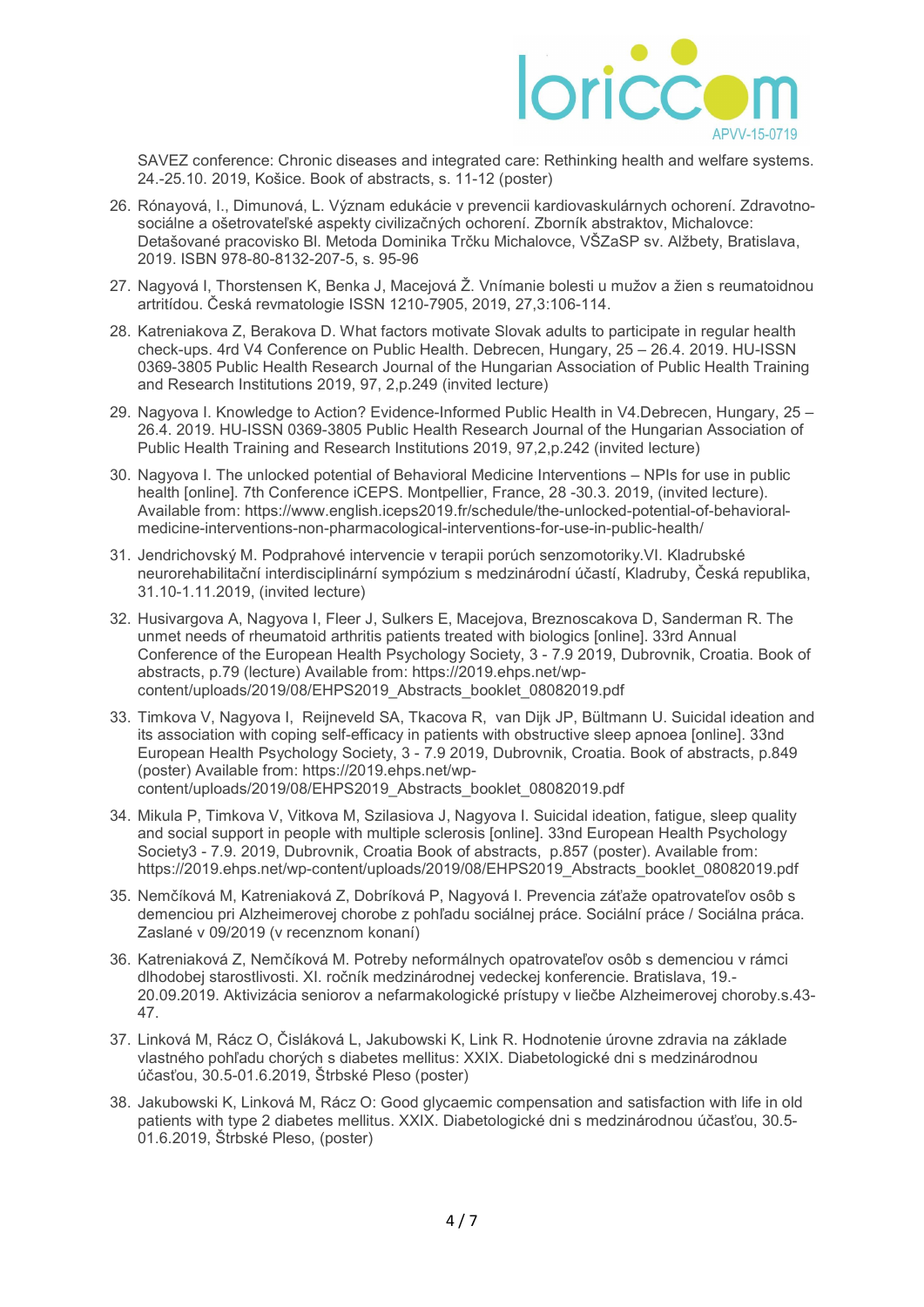

- 1. Mikula P, Nagyova I, Vitkova M, Szilasiova J. Management of multiple sclerosis: the role of coping self-efficacy and self-esteem. Psychol Health Med 2018,23,8:964-9
- 2. Timkova V, Nagyova I, Reijneveld SA, Tkacova R, van Dijk JP, Bültmann U. Social support, mastery, sleep-related problems and their association with functional status in untreated obstructive sleep apnoea patients. Heart & Lung: J Acute Critical Care 2018, 47,4:371-9
- 3. Mikula P, Vitková M, Szilasiová J, Nagyová I. Asociácie medzi kvalitou života, kognitívnou kapacitou spracovania informácií a kontinuálnou pozornosťou u pacientov so sclerosis multiplex. Prohuman 2018, <URL: http://www.prohuman.sk/zdravotnictvo/asociacie-medzi-kvalitou-zivotakognitivnou-kapacitou-spracovania-informacii-u-pacientov-sclerosis-multiplex, cit 29-01-2018>
- 4. Hagovská M, Švihra J, Buková A, Hrobacz A, Dračková D, Švihrová V, Nagyová I. Nadhmotnosť a symptómy hyperaktívneho mechúra u žien. Klinická urológia 2018,14:110-3
- 5. Katreniaková Z, Michalková A, Milanová L. Fórum o prevencii na Slovensku prvá platforma pre posilnenie spolupráce v oblasti zdravia medzi jednotlivými aktérmi, vrátane zamestnávateľov. Medzinárodná vedecká konferencia: Starostlivosť o zdravie zamestnanca, 06. -08. jún 2018, Horný Smokovec (invited lecture). Recenzovaný zborník príspevkov: Starostlivosť o zdravie zamestnancov, UPJŠ, 2018. ISBN 978-80-8152-664-0, s. 73-84
- 6. Nagyova I. Transfer poznatkov: Ako efektívne prepojiť výskum, prax a politiku v starostlivosti o duševné zdravie zamestnancov. Medzinárodná vedecká konferencia: Starostlivosť o zdravie zamestnanca, 06. -08. jún 2018, Horný Smokovec (invited lecture). Recenzovaný zborník príspevkov: Starostlivosť o zdravie zamestnancov, UPJŠ 2018, ISBN 978-80-8152-664-0, s 85- 95
- 7. Dimunová L, Raková J. Edukácia ako súčasť sekundárnej prevencie obezity. Recenzovaný zborník príspevkov: Dni praktickej obezitológie a metabolického syndrómu. Warszawa: WSFiZ w Warszawie, 2018. ISBN 83-89884-07-0, s. 65-71
- 8. Dimunová L, Rónayová I, Raková J. Stratégie prevencie kardiovaskulárnych ochorení. Zdravotnictví a sociální práce 2018, 13, 2:22-26
- 9. Katreniakova Z, Morochovic R, Imrichova S, Nagyova I. Predictors of One-Year Mortality after Hip Fracture Surgery in Elderly Patients from Slovakia. In: Dlouhý, M. (Ed.) Proceedings of the 3rd V4 Conference on Public Health 2017. Prague, Professional Publishing, 2018. ISBN 978-80-88260- 08-0. p. 50-55.
- 10. Mikula P, Nagyova I. Associations between depression, anxiety, fatigue and health-related quality of life in people with multiple sclerosis. In: Dlouhý, M. (Ed.) Proceedings of the 3rd V4 Conference on Public Health 2017. Prague, Professional Publishing, 2018. ISBN 978-80-88260-08-0. p. 64- 69.
- 11. Husivargova A, Nagyova I, Macejova Z, Benka J. The importance of fatigue and depression for quality of life in rheumatoid arthritis patients. In: Dlouhý, M. (Ed.) Proceedings of the 3rd V4 Conference on Public Health 2017. Prague, Professional Publishing, 2018. ISBN 978-80-88260- 08-0. p. 37-42.
- 12. Timkova V, Nagyova I, Reijneveld SA, Tkacova R, van Dijk JP, Bültmann U. Are disease severity, sleep problems and mastery associated with work functioning in patients with obstructive sleep apnea In: Dlouhý, M. (Ed.) Proceedings of the 3rd V4 Conference on Public Health 2017. Prague, Professional Publishing, 2018. ISBN 978-80-88260-08-0. p. 94-100.
- 13. Nagyova I, Sitkova K, Chylova M, Polanova M. The socioeconomic costs and health-related quality of life in patients with multiple sclerosis. In: Dlouhý, M. (Ed.) Proceedings of the 3rd V4 Conference on Public Health 2017. Prague, Professional Publishing, 2018. ISBN 978-80-88260- 08-0. p. 70-76
- 14. Husivargova A. 15th International Congress of Behavioral Medicine, Santiago, Čile, 14.11.2018 17.11.2018 (ústna prezentácia), abstrakt publikovany v Husivargova A, Macejova Z, Benka J, Breznoscakova D, Nagyova I. The associations between fatigue and coping self-efficacy in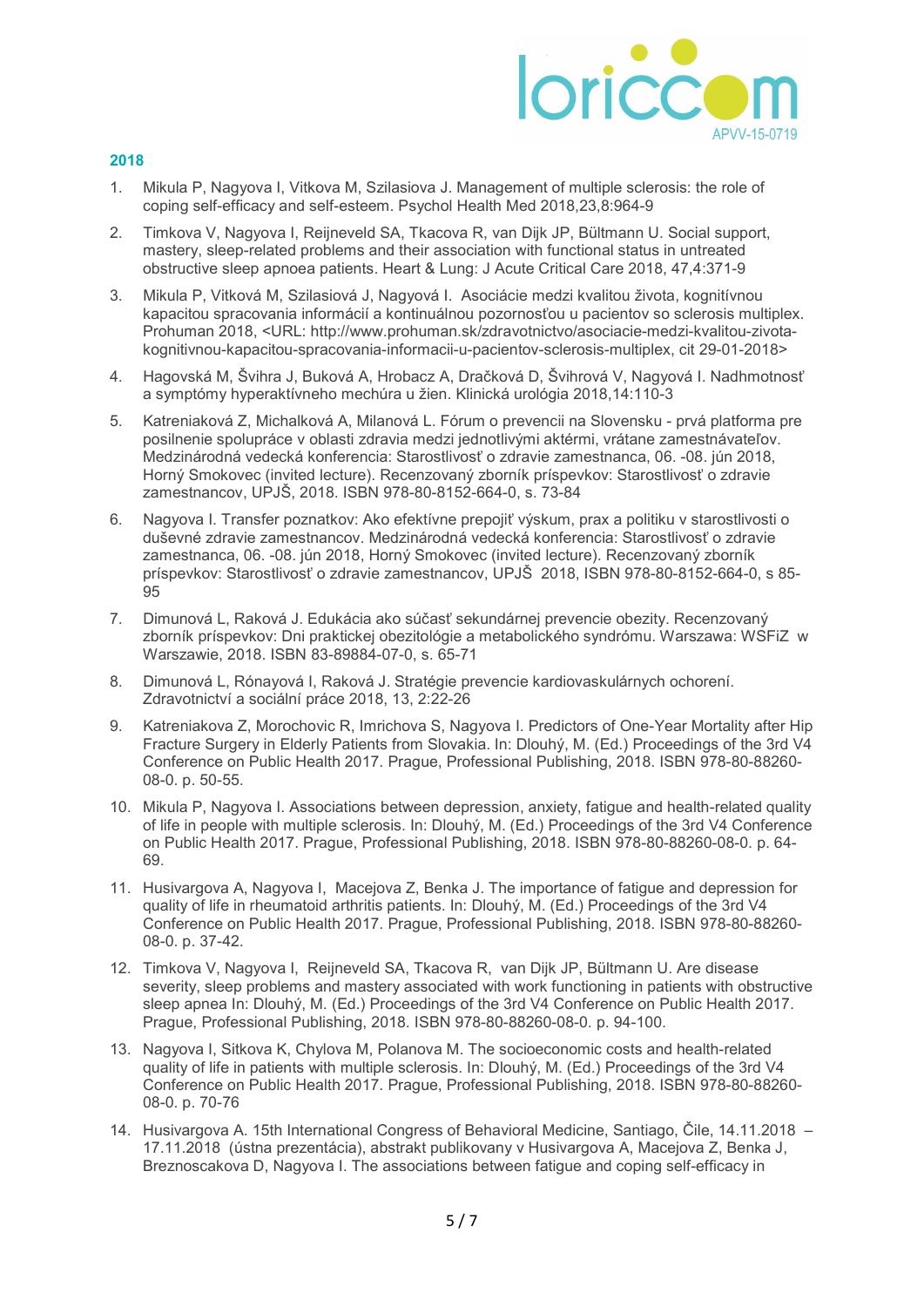

patients with rheumatoid arthritis. International Journal of Behavioral Medicine 2018,25:S185- S185

- 15. Mikula P, Nagyova I. Psychological well-being in persons with mutliple sclerosis: The role of social participation and social support. 32nd Annual conference of the EHPS: Health psychology across the lifespan: Uniting research, practice & policy. 2018, Galway, Írsko, 21.8-25.8.2018 (poster)
- 16. Timkova V, Nagyova I, Reijneveld SA, Tkacova R, van Dijk JP, & Bültmann U. (2018). Psychological well-being in patients with obstructive sleep apnoea: the role of hostility and coping. 32nd European Health Psychology Society, 21- 25 august 2018, Galway, Ireland (poster)
- 17. Nagyova I, Thorstensen K, Benka J, Macejova Z. Understanding pain in rheumatoid arthritis: the role of sex/gender. International Behavioural Trial Network conference 2018, Montreal, Kanada, 24.05.2018 – 25.05.2018 (poster). Abstrakt bude publikovaný v CC časopise Annals of Behavioural Medicine
- 18. Katreniakova Z, Lachytova M, Mikula P, Nagyova I. Mental health problems in relation to nutritional status, physical in/activity in urban adolescents (E-poster). 11th European Public Health Conference: Winds of change: towards new ways of improving public health in Europe. Ljubljana, Slovenia, 28.11.-1.12.2018. European Journal of Public Health, Vol. 28, Issue suppl\_4, 1 November 2018, cky214.029, https://doi.org/10.1093/eurpub/cky214.029
- 19. Nagyova I. Architecture, urbanism, design and health behaviour in relation to chronic diseases (lecture). 11th European Public Health Conference: Winds of change: towards new ways of improving public health in Europe. Ljubljana, Slovenia, 28.11.-1.12.2018. European Journal of Public Health, Volume 28, Issue suppl\_4, 1 November 2018, cky213.598, https://doi.org/10.1093/eurpub/cky213.598
- 20. Nagyova I. Tackling Chronic Diseases in the Workplace: The Need for Knowledge Translation (invited lecture). EPH-European Policy Centre. CHESS workshop on 'Chronic diseases and the labour market', 28.09.2018, Brusel, Belgicko
- 21. Nagyova I. Knowledge Translation (invited lecture). 5. ročník Medzinárodnej konferencie "Kvalita a její perspektivy: Multidisciplinarita v péči o pacienta, 17.03.2018 – 18.04.2018 Pardubice, Česká republika
- 22. Nagyova I. Longitudinal research of psychosocial innovations in the management of chronic diseases (invited lecture). 5. ročník Medzinárodnej konferencie "Kvalita a její perspektivy: Multidisciplinarita v péči o pacienta, 17.03.2018 – 18.04.2018 Pardubice, Česká republika

- 1. Lachytova M, Katreniakova Z, Mikula P, Jendrichovsky M, Nagyova I. Associations between selfrated health, mental health problems and physical inactivity among urban adolescents. European Journal of Public Health 2017, 27, 6: 984-989, IF 2.431, Q1
- 2. Nagyova I. Prevention of chronic diseases in the genomic era. European Journal of Public Health 2017, 27, 3: ckx187.570, https://doi-org.proxy-ub.rug.nl/10.1093/eurpub/ckx187.570, IF 2.431, Q1
- 3. Polanová M, Chylová M, Nagyová I. Vplyv únavy na kvalitu života pacientov so sclerosis multiplex, Via practica 2017,14,4:202-206
- 4. Mikula P, Vitková M, Szilasiová J, Nagyová I. Asociácie medzi kvalitou života, kognitívnou kapacitou spracovania informácií a kontinuálnou pozornosťou u pacientov so sclerosis multiplex. Prohuman 2018, <URL: http://www.prohuman.sk/zdravotnictvo/asociacie-medzi-kvalitou-zivotakognitivnou-kapacitou-spracovania-informacii-u-pacientov-sclerosis-multiplex, dostupné 29-01- 2018>
- 5. Beresova A. Štruktúra klientskeho násilia voči pracovníkom poskytujúcim sociálne služby. Výročná konferencia Fakulty sociálnych vied UCM v Trnave, 30.11.2017 (invited lecture) – príspevok bude zaradený do vedeckých štúdií Supplement sociálnych služieb v teórii a praxi (in press)